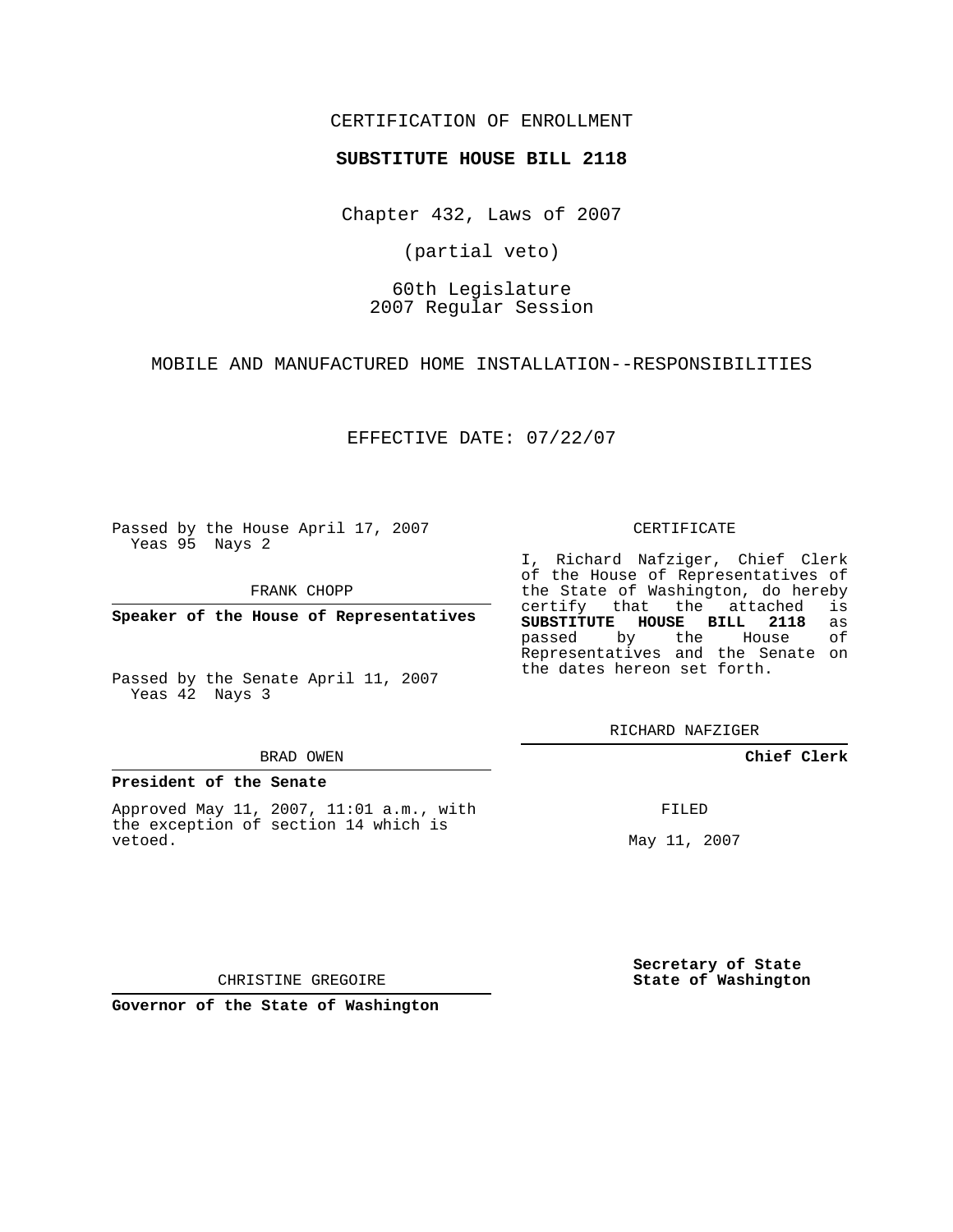# **SUBSTITUTE HOUSE BILL 2118** \_\_\_\_\_\_\_\_\_\_\_\_\_\_\_\_\_\_\_\_\_\_\_\_\_\_\_\_\_\_\_\_\_\_\_\_\_\_\_\_\_\_\_\_\_

\_\_\_\_\_\_\_\_\_\_\_\_\_\_\_\_\_\_\_\_\_\_\_\_\_\_\_\_\_\_\_\_\_\_\_\_\_\_\_\_\_\_\_\_\_

### AS AMENDED BY THE SENATE

Passed Legislature - 2007 Regular Session

## **State of Washington 60th Legislature 2007 Regular Session**

**By** House Committee on State Government & Tribal Affairs (originally sponsored by Representatives Conway, Wood and Ormsby)

READ FIRST TIME 2/28/07.

 AN ACT Relating to transferring responsibilities related to mobile and manufactured home installation from the department of community, trade, and economic development to the department of labor and industries; amending RCW 43.63A.460, 43.63A.465, 43.63B.010, 43.63B.150, 43.63B.170, 43.22.431, 43.22.495, 46.70.136, 59.22.050, 59.22.070, and 43.63B.070; adding a new chapter to Title 43 RCW; creating a new section; recodifying RCW 43.63B.005, 43.63B.010, 43.63B.020, 43.63B.030, 43.63B.035, 43.63B.040, 43.63B.050, 43.63B.060, 43.63B.070, 43.63B.080, 43.63B.090, 43.63B.100, 43.63B.110, 43.63B.120, 43.63B.130, 43.63B.140, 43.63B.150, 43.63B.160, 43.63B.170, 43.63B.800, 43.63B.900, 43.63B.901, 43.63A.460, 43.63A.465, and 46.70.136; providing a contingent expiration date; and declaring an emergency.

13 BE IT ENACTED BY THE LEGISLATURE OF THE STATE OF WASHINGTON:

14 **Sec. 1.** RCW 43.63A.460 and 1993 c 280 s 76 are each amended to 15 read as follows:

16 Beginning on July 1, ((1991)) 2007, the department ((of community, 17 trade, and economic development)) shall ((be responsible for 18 performing)) perform all the consumer complaint and related functions 19 of the state administrative agency that are required for purposes of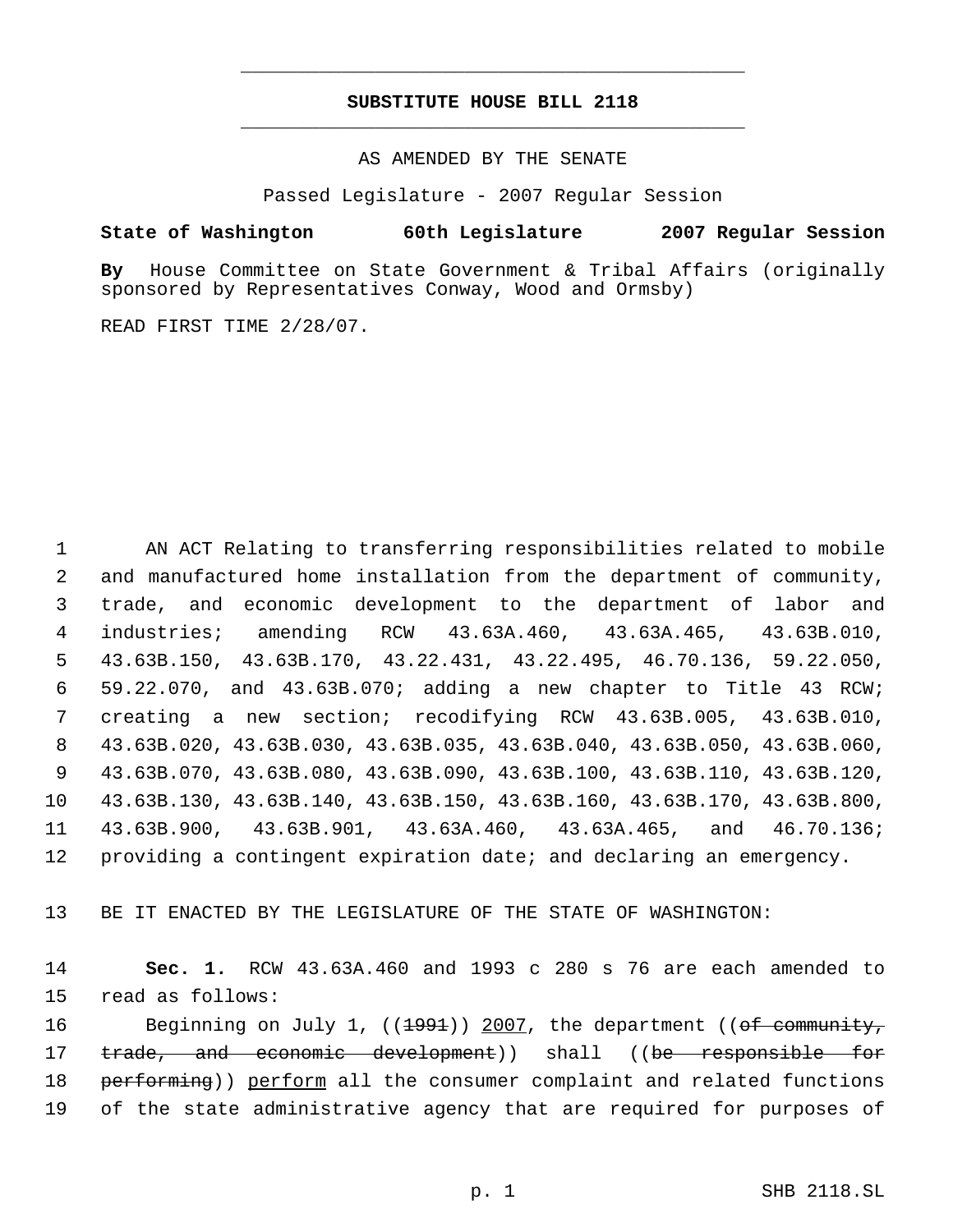1 complying with the regulations established by the federal department of 2 housing and urban development for manufactured housing, including the 3 preparation and submission of the state administrative plan.

4 The department ((of community, trade, and economic development)) may enter into state or local interagency agreements to coordinate site inspection activities with record monitoring and complaint handling. The interagency agreement may also provide for the reimbursement for cost of work that an agency performs. The department may include other related areas in any interagency agreements which are necessary for the efficient provision of services.

11 The department of ((labor and industries)) community, trade, and 12 economic development shall transfer all records, files, books, and 13 documents necessary for the department ((of community, trade, and 14 economic development) to assume these new functions.

15 The directors of community, trade, and economic development and 16 ((the department)) of labor and industries shall immediately take such 17 steps as are necessary to ensure that ((chapter 176, Laws of 1990)) 18 this act is implemented on ((June 7, 1990)) July 1, 2007.

19 **Sec. 2.** RCW 43.63A.465 and 1995 c 399 s 74 are each amended to 20 read as follows:

21 The director ((of the department of community, trade, and economic 22 <del>development</del>)) shall enforce manufactured housing safety and 23 construction standards adopted by the secretary of housing and urban 24 development under the national manufactured housing construction and 25 safety standards act of 1974 (800 Stat. 700; 42 U.S.C. Secs. 5401-26 5426). Furthermore, the director may make agreements with the United 27 States government, state agencies, or private inspection organizations 28 to implement the development and enforcement of applicable provisions 29 of this chapter and the national manufactured housing construction and 30 safety standards act of 1974 (800 Stat. 700; 42 U.S.C. Secs. 5401-5426) 31 regarding the state administrative agency program.

32 **Sec. 3.** RCW 43.63B.010 and 1998 c 124 s 6 are each amended to read 33 as follows:

34 Unless the context clearly requires otherwise, the definitions in 35 this section apply throughout this chapter.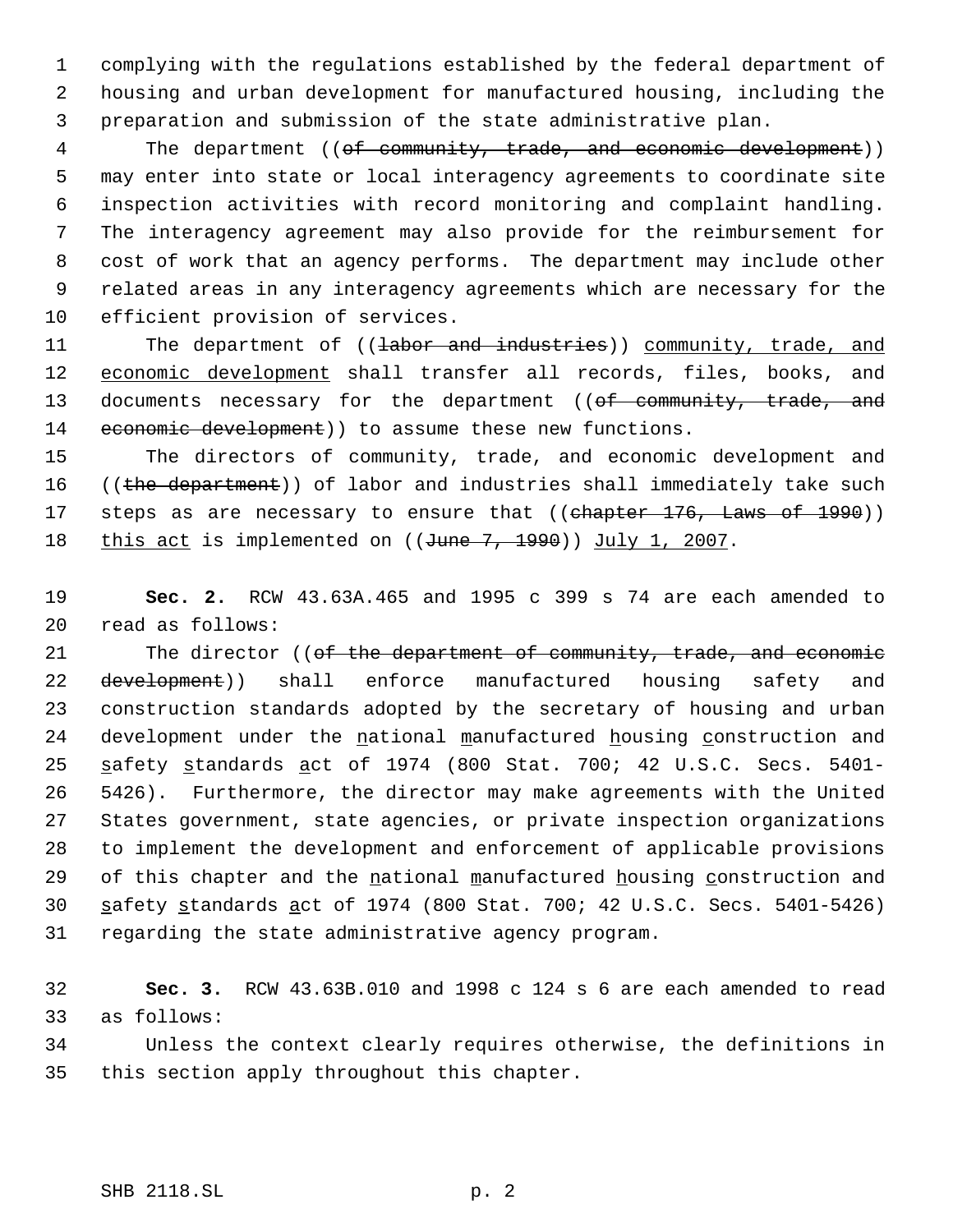(1) "Authorized representative" means an employee of a state agency, city, or county acting on behalf of the department.

 (2) "Certified manufactured home installer" means a person who is in the business of installing mobile or manufactured homes and who has been issued a certificate by the department as provided in this chapter.

7 (3) "Department" means the department of ((community, trade, and 8 economic development) ) labor and industries.

9 (4) "Director" means the director of ((community, trade, and 10 economic development) labor and industries.

 (5) "Manufactured home" means a single-family dwelling built in accordance with the department of housing and urban development manufactured home construction and safety standards act, which is a national, preemptive building code.

 (6) "Mobile or manufactured home installation" means all on-site work necessary for the installation of a manufactured home, including: (a) Construction of the foundation system;

 (b) Installation of the support piers and earthquake resistant bracing system;

(c) Required connection to foundation system and support piers;

(d) Skirting;

 (e) Connections to the on-site water and sewer systems that are necessary for the normal operation of the home; and

(f) Extension of the pressure relief valve for the water heater.

 (7) "Manufactured home standards" means the manufactured home construction and safety standards as promulgated by the United States department of housing and urban development (HUD).

 (8) "Mobile home" means a factory-built dwelling built prior to June 15, 1976, to standards other than the HUD code, and acceptable under applicable state codes in effect at the time of construction or introduction of the home into the state. Mobile homes have not been built since introduction of the HUD manufactured home construction and safety standards act.

 (9) "Training course" means the education program administered by the department, or the education course administered by an approved educational provider, as a prerequisite to taking the examination for certification.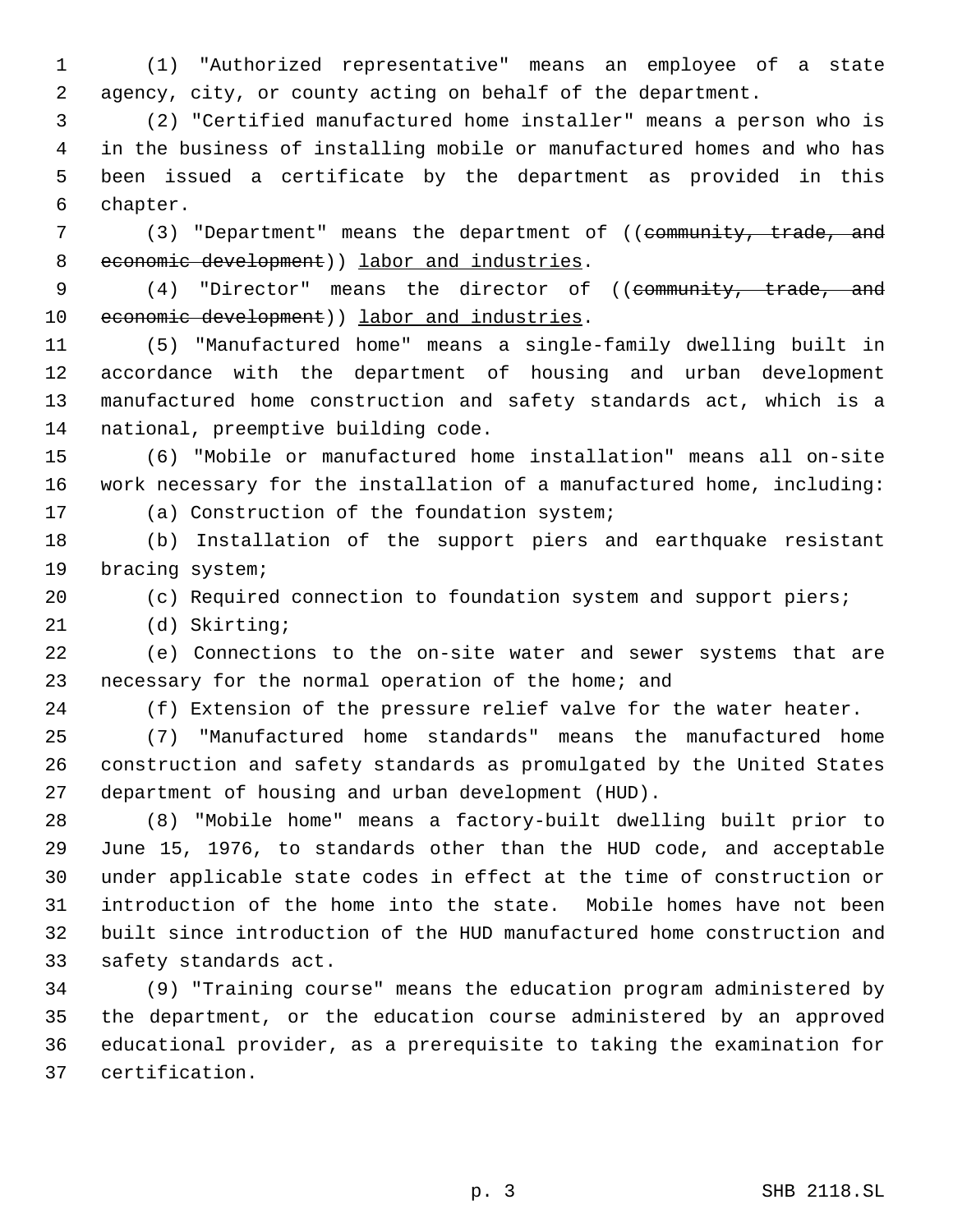(10) "Approved educational provider" means an organization approved by the department to provide education and training of manufactured home installers and local inspectors.

 **Sec. 4.** RCW 43.63B.150 and 1994 c 284 s 29 are each amended to read as follows:

 ((All violations designated as an infraction shall be adjudicated in accordance with the administrative procedure act, chapter 34.05 8 RCW.)) If a party desires to contest a notice of infraction and civil 9 penalty issued under this chapter, the party must file a notice of appeal with the department within twenty days of the department mailing 11 the notice of civil penalty. An administrative law judge of the office 12 of administrative hearings shall hear and determine the appeal. Appeal proceedings must be conducted under chapter 34.05 RCW. An appeal of 14 the administrative law judge's determination or order must be to the 15 superior court. The superior court's decision is subject only to 16 discretionary review under the rules of appellate procedure.

 **Sec. 5.** RCW 43.63B.170 and 1994 c 284 s 31 are each amended to read as follows:

 (1) A person found to have committed an infraction under this chapter shall be assessed a monetary penalty of one thousand dollars.

 (2) The administrative law judge may waive, reduce, or suspend the monetary penalty imposed for the infraction.

 (3) Monetary penalties collected under this chapter shall be 24 ((remitted as provided in chapter 3.62 RCW)) deposited into the manufactured home installation training account created in RCW 43.63B.080 (as recodified by this act) for the purposes specified in 27 this chapter.

 **Sec. 6.** RCW 43.22.431 and 2001 c 335 s 3 are each amended to read as follows:

 The director of the department of labor and industries may enforce manufactured home safety and construction standards adopted by the secretary of housing and urban development under the national manufactured home construction and safety standards act of 1974 (800 Stat. 700; 42 U.S.C. Secs. 5401-5426). Furthermore, the director may make agreements with the United States government and private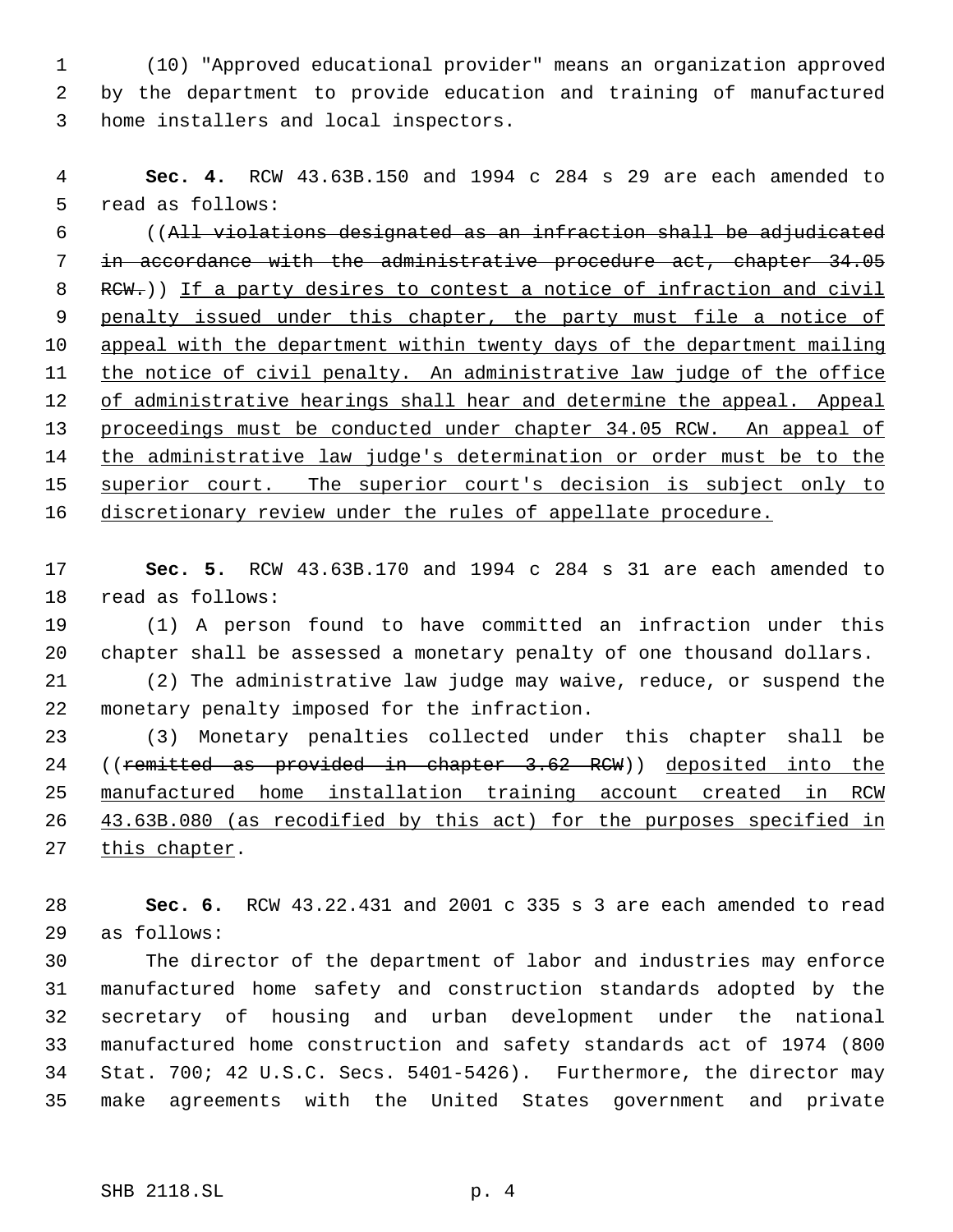inspection organizations to implement the development and enforcement of applicable provisions of this chapter and the national manufactured home construction and safety standards act of 1974 (800 Stat. 700; 42 4 U.S.C. Secs. 5401-5426). Any fees or contract moneys collected under these agreements shall be deposited into the manufactured home installation training account created in RCW 43.63B.080 (as recodified 7 by this act).

 **Sec. 7.** RCW 43.22.495 and 1995 c 399 s 69 are each amended to read as follows:

10 Beginning on July 1, ((1991)) 2007, the department ((of community, 11 trade, and economic development)) of labor and industries shall ((be 12 responsible for performing)) perform all the consumer complaint and related functions of the state administrative agency that are required for purposes of complying with the regulations established by the federal department of housing and urban development for manufactured housing, including the preparation and submission of the state administrative plan.

18 The department ((of community, trade, and economic development)) of 19 labor and industries may enter into state or local interagency agreements to coordinate site inspection activities with record monitoring and complaint handling. The interagency agreement may also provide for the reimbursement for cost of work that an agency performs. The department may include other related areas in any interagency agreements which are necessary for the efficient provision of services. The directors of the department of community, trade, and economic development and the department of labor and industries shall 27 immediately take such steps as are necessary to ensure that ((chapter  $\frac{176}{1000}$ , Laws of 1990)) this act is implemented on ((June 7, 1990)) July 1, 2007.

 **Sec. 8.** RCW 46.70.136 and 1994 c 284 s 12 are each amended to read as follows:

 The department may mediate disputes that arise regarding any warranty required in chapter 46.70 RCW pertaining to the purchase or installation of a manufactured home. The department may charge reasonable fees for this service and shall deposit the moneys collected in accordance with RCW 43.63B.080 (as recodified by this act).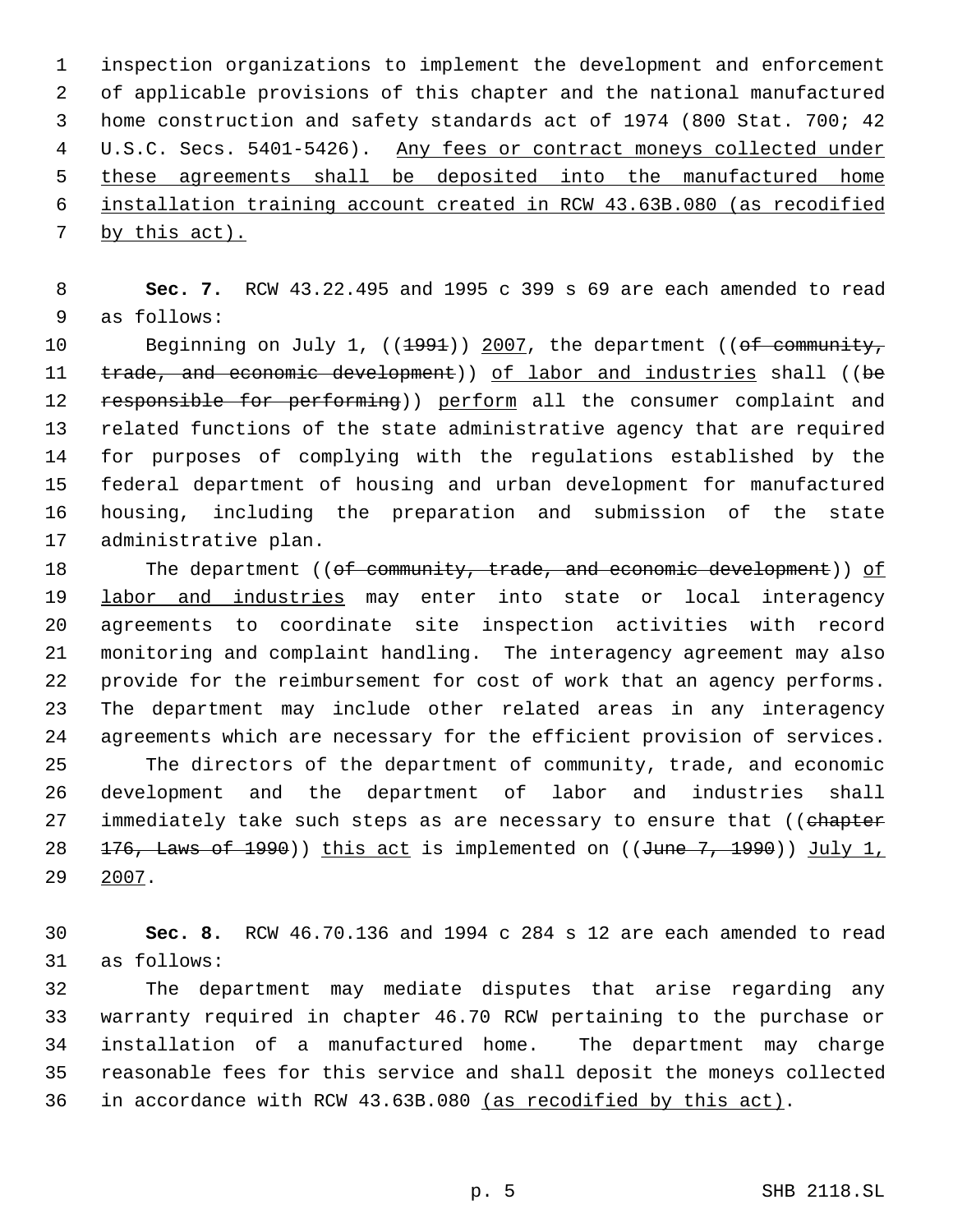**Sec. 9.** RCW 59.22.050 and 1991 c 327 s 3 are each amended to read as follows:

 (1) In order to provide general assistance to mobile home resident organizations, park owners, and landlords and tenants, the department 5 shall establish an office of mobile home affairs ((which will serve as the coordinating office within state government for matters relating to 7 mobile homes or manufactured housing)).

 This office will provide an ombudsman service to mobile home park owners and mobile home tenants with respect to problems and disputes between park owners and park residents and to provide technical assistance to resident organizations or persons in the process of forming a resident organization pursuant to chapter 59.22 RCW. The office will keep records of its activities in this area.

14 (2) ((The office shall perform all the consumer complaint and 15 related functions of the state administrative agency that are required 16 for purposes of complying with the regulations established by the federal department of housing and urban development for manufactured housing, including the preparation and submission of the state administrative plan.

20  $(3)$ )) The office shall administer the mobile home relocation assistance program established in chapter 59.21 RCW, including verifying the eligibility of tenants for relocation assistance.

 **Sec. 10.** RCW 59.22.070 and 1995 c 399 s 156 are each amended to read as follows:

 There is created in the custody of the state treasurer a special 26 account known as the ((mobile home affairs)) manufactured housing account.

Disbursements from this special account shall be as follows:

 (1) For the two-year period beginning July 1, 1988, forty thousand dollars, or so much thereof as may be necessary for costs incurred in registering landlords and collecting fees, and thereafter five thousand dollars per year for that purpose.

 (2) All remaining amounts shall be remitted to the department for 34 the purpose of implementing RCW 59.22.050 ((and 59.22.060)), except those funds needed to implement the state administrative agency function and manufactured home installation training and certification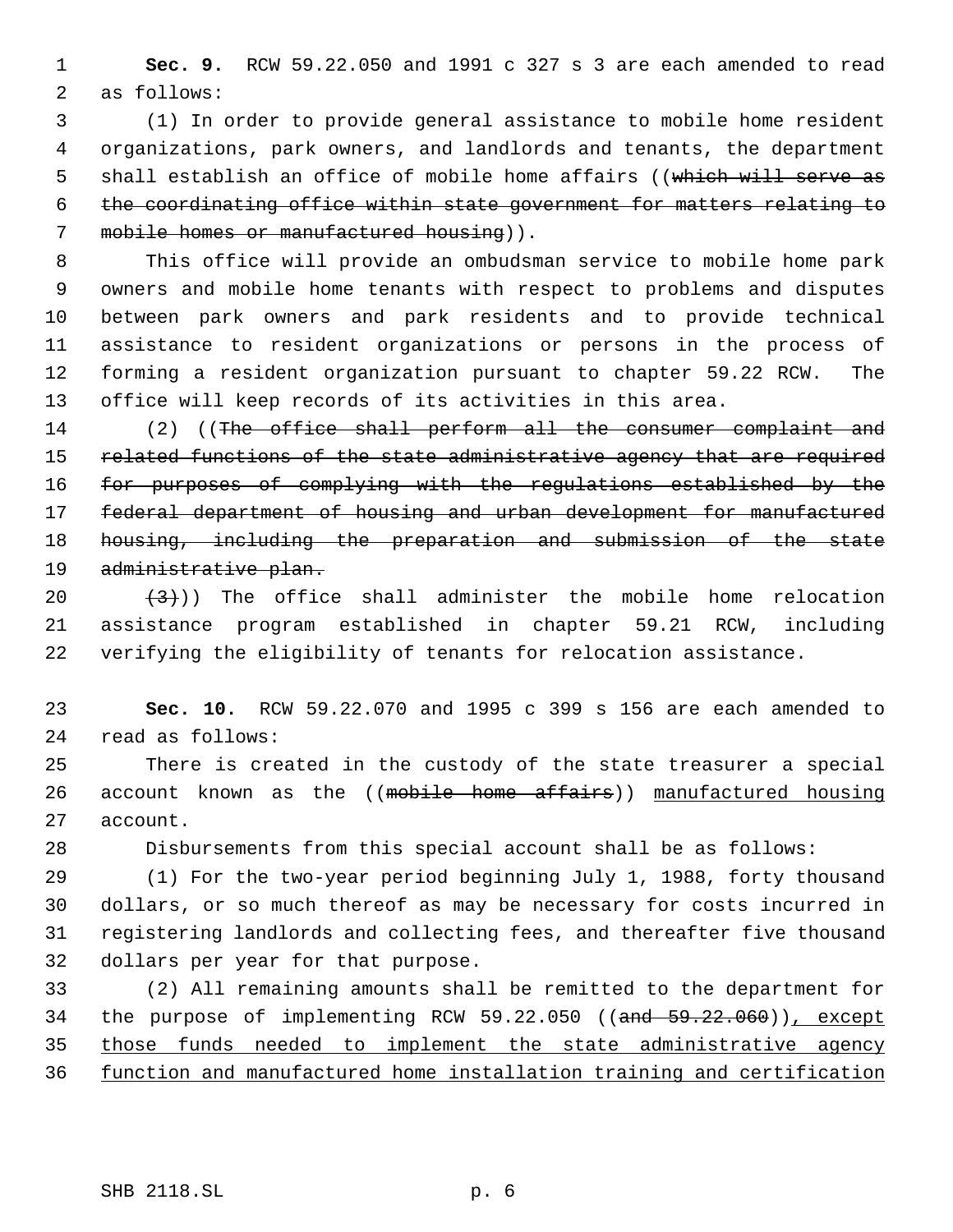program under chapter 43.-- RCW (as created in section 13 of this act), as well as all appropriated and nonappropriated funds related to

department of labor and industries functions.

 **Sec. 11.** RCW 43.63B.070 and 1994 c 284 s 22 are each amended to read as follows:

 (1) The department shall charge reasonable fees to cover the costs to administer the certification program which shall include but not be limited to the issuance, renewal, and reinstatement of all certificates, training courses, and examinations required under this chapter. All fees collected under this chapter shall be deposited in the manufactured home installation training account created in RCW 43.63B.080 and used only for the purposes specified in this chapter.

 The fees shall be limited to covering the direct cost of issuing the certificates, administering the examinations, and administering and enforcing this chapter. The costs shall include only essential travel, per diem, and administrative support costs.

 (2) For the purposes of implementing this act, until July 1, 2008, the department may increase fees for the certification program in 19 excess of the fiscal growth factor under chapter 43.135 RCW.

 NEW SECTION. **Sec. 12.** (1) All powers, duties, and functions of the department of community, trade, and economic development pertaining to mobile and manufactured home installation are transferred to the department of labor and industries.

 (2)(a) All reports, documents, surveys, books, records, files, papers, or written material in the possession of the department of community, trade, and economic development pertaining to the powers, functions, and duties transferred shall be delivered to the custody of the department of labor and industries. All cabinets, furniture, office equipment, motor vehicles, and other tangible property employed by the department of community, trade, and economic development in carrying out the powers, functions, and duties transferred shall be made available to the department of labor and industries. All funds, credits, or other assets held in connection with the powers, functions, and duties transferred shall be assigned to the department of labor and industries.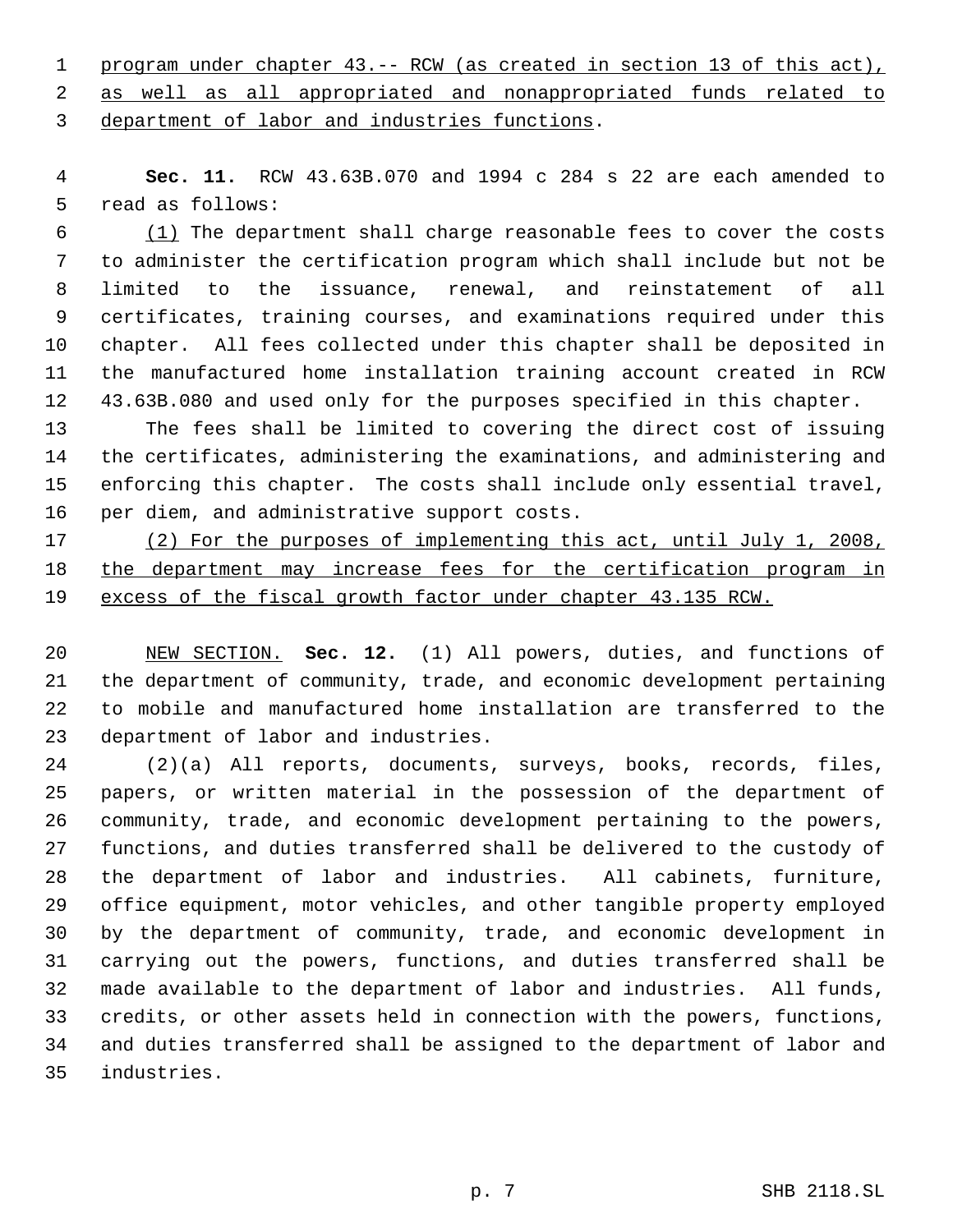(b) Any appropriations made to the department of community, trade, and economic development for carrying out the powers, functions, and duties transferred shall, on the effective date of this section, be transferred and credited to the department of labor and industries.

 (c) Whenever any question arises as to the transfer of any personnel, funds, books, documents, records, papers, files, equipment, or other tangible property used or held in the exercise of the powers and the performance of the duties and functions transferred, the director of financial management shall make a determination as to the proper allocation and certify the same to the state agencies concerned.

 (3) All employees of the department of community, trade, and economic development engaged in performing the powers, functions, and duties transferred are transferred to the jurisdiction of the department of labor and industries. All employees classified under chapter 41.06 RCW, the state civil service law, are assigned to the department of labor and industries to perform their usual duties upon the same terms as formerly, without any loss of rights, subject to any action that may be appropriate thereafter in accordance with the laws and rules governing state civil service.

 (4) All rules and all pending business before the department of community, trade, and economic development pertaining to the powers, functions, and duties transferred shall be continued and acted upon by the department of labor and industries. All existing contracts and obligations shall remain in full force and shall be performed by the department of labor and industries.

 (5) The transfer of the powers, duties, functions, and personnel of the department of community, trade, and economic development shall not affect the validity of any act performed before the effective date of this section.

 (6) If apportionments of budgeted funds are required because of the transfers directed by this section, the director of financial management shall certify the apportionments to the agencies affected, the state auditor, and the state treasurer. Each of these shall make the appropriate transfer and adjustments in funds and appropriation accounts and equipment records in accordance with the certification.

 (7) Nothing contained in this section may be construed to alter any existing collective bargaining unit or the provisions of any existing